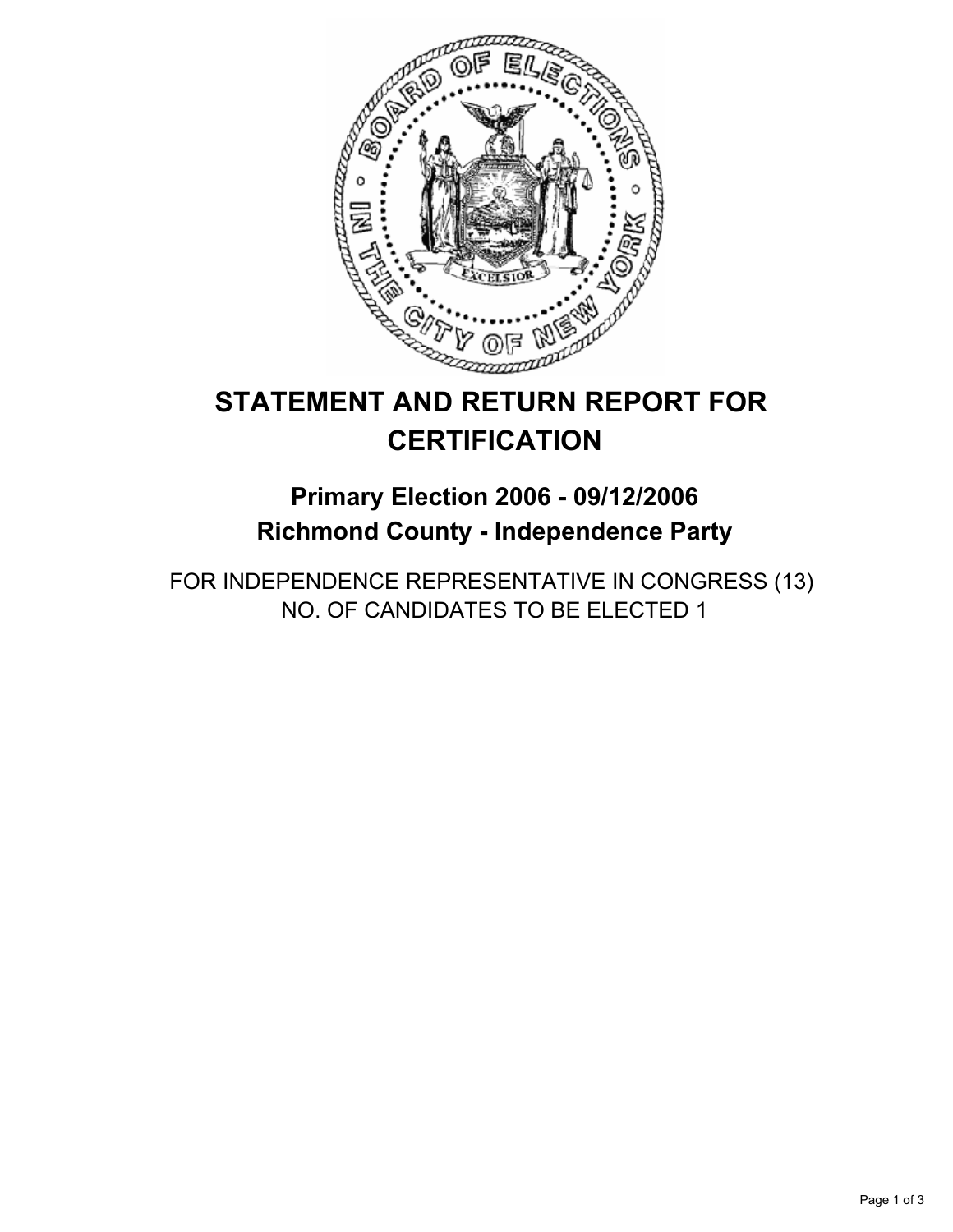

# **ASSEMBLY DISTRICT 60**

| EMERGENCY                   |    |
|-----------------------------|----|
| ABSENTEE/MILITARY           |    |
| FEDERAL                     |    |
| AFFIDAVIT                   |    |
| VITO FOSSELLA               | 43 |
| ANITA LERMAN                | 36 |
| STEPHEN HARRISON (WRITE-IN) |    |
| TOTAL VOTES                 | 80 |

## **ASSEMBLY DISTRICT 61**

| <b>TOTAL VOTES</b>   | 78 |
|----------------------|----|
| <b>ANITA LERMAN</b>  | 47 |
| <b>VITO FOSSELLA</b> | 31 |
| <b>AFFIDAVIT</b>     |    |
| <b>FEDERAL</b>       |    |
| ABSENTEE/MILITARY    |    |
| <b>EMERGENCY</b>     |    |

#### **ASSEMBLY DISTRICT 62**

| <b>EMERGENCY</b>     |    |
|----------------------|----|
| ABSENTEE/MILITARY    | 9  |
| <b>FEDERAL</b>       |    |
| <b>AFFIDAVIT</b>     |    |
| <b>VITO FOSSELLA</b> | 63 |
| <b>ANITA LERMAN</b>  | 26 |
| <b>TOTAL VOTES</b>   | 89 |

#### **ASSEMBLY DISTRICT 63**

| 41 |
|----|
| 30 |
| 71 |
|    |